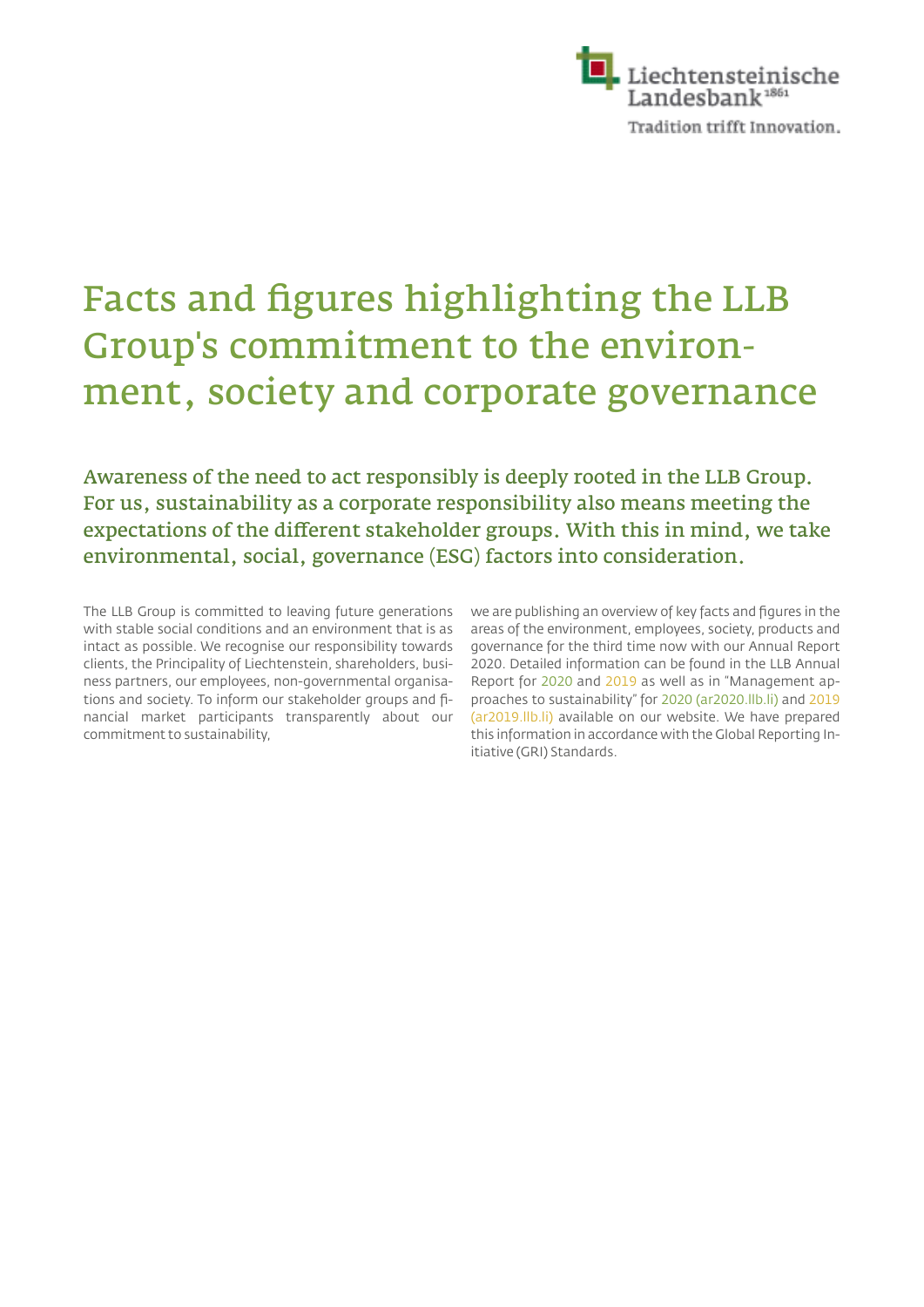## Environment<sup>1</sup>

| Indicator                                                            | 2020  | 2019           | <b>Explanation / Reference</b>                                                                                  |
|----------------------------------------------------------------------|-------|----------------|-----------------------------------------------------------------------------------------------------------------|
| Energy consumption (MWh)                                             | 6'860 | 7'262          | AR 2020   AR 2019, p. 56                                                                                        |
| Electricity <sup>2</sup>                                             | 4'973 | 5'427          | AR 2020   AR 2019, p. 56                                                                                        |
| District heating <sup>3</sup>                                        | 602   | 559            | AR 2020   AR 2019, p. 56                                                                                        |
| Total heating fuels                                                  | 818   | 797            | AR 2020   AR 2019, p. 56                                                                                        |
| Heating oil <sup>4</sup>                                             | 111   | 114            | AR 2020   AR 2019, p. 56                                                                                        |
| Natural gas                                                          | 707   | 683            | AR 2020   AR 2019, p. 56                                                                                        |
| Total motor fuels                                                    | 467   | 479            | AR 2020   AR 2019, p. 56                                                                                        |
| Diesel (vehicles and emergency power generator testing) <sup>5</sup> | 277   | 332            | AR 2020   AR 2019, p. 56                                                                                        |
| Petrol (vehicles) <sup>5</sup>                                       | 190   | 147            | AR 2020   AR 2019, p. 56                                                                                        |
| CO <sub>,</sub> emissions (tCO <sub>, e)<sup>6</sup></sub>           | 1'000 | 1'043          | AR 2020   AR 2019, p. 56                                                                                        |
| Scope 1 total <sup>7</sup>                                           | 300   | 298            | AR 2020   AR 2019, p. 56                                                                                        |
| Heating fuels                                                        | 175   | 170            | AR 2020   AR 2019, p. 56                                                                                        |
| Motorfuels                                                           | 122   | 126            | AR 2020   AR 2019, p. 56                                                                                        |
| Volatile gases (refrigerants)                                        | 4     | $\overline{2}$ | AR 2020   AR 2019, p. 56                                                                                        |
| Scope 2 total <sup>8</sup>                                           | 699   | 745            | AR 2020   AR 2019, p. 56                                                                                        |
| Electricity <sup>9</sup>                                             | 566   | 621            | AR 2020   AR 2019, p. 56                                                                                        |
| District heating                                                     | 134   | 124            | AR 2020   AR 2019, p. 56                                                                                        |
| CO <sub>2</sub> emissions (tCO <sub>2</sub> e) per employee          | 0.79  | 0.82           | Employees: full-time and part-time<br>employees plus apprentices and<br>young talents                           |
| Reduction of greenhouse gases                                        |       |                |                                                                                                                 |
| Initiatives to reduce greenhouse gas emissions                       | yes   | yes            | Management approach to energy<br>consumption and CO emissions;<br>Management approach to mobility<br>management |

<sup>1</sup> Includes LLB's business locations in Liechtenstein and Austria as well as Bank Linth. Certain consumption data at our business location in Vienna was estimated on the basis of consumption in the previous year.

<sup>2</sup> The reduction in electricity consumption compared to 2019 is due, among other things, to many employees having worked from home on account of the pandemic. There were also a number of changes to the system boundary (new bank office in Meilen and changed energy reference areas in various bank offices) at Bank Linth. But the impact of these changes on total electricity consumption is negligible.

<sup>3</sup> The increase in district heating consumption compared to 2019 is due to a property in Liechtenstein, which was strongly affected by the pandemic-related home office measures. The heating requirements were greater due to the need to maintain the required room temperature for staff who continued to work in the office.

<sup>4</sup> The recording of data on heat consumption for Bank Linth is partly incomplete and is being optimised.

 $^{\mathrm{5}}$  The significant reduction in diesel consumption is due to the reduced use of diesel vehicles by LLB Österreich. This reduction was partly offset by increased petrol consumption in 2020.

6 Greenhouse gas emissions calculated using Greenhouse Gas Protocol Guidelines. The electricity-related CO2 emissions reported for 2019 were corrected downwards by around 7 % due to an update of the emission factors in the reporting year. Without this adjustment, electricity-related emissions would have amounted to around 669 tCO₂e in 2019.

7 Greenhouse gas emissions from own heating boilers, motor fuels and air-conditioning systems.

8 Greenhouse gas emissions produced from production of purchased electricity and district heating.

9 Reported using location-based approach following Greenhouse Gas Protocol Scope 2 Guidance.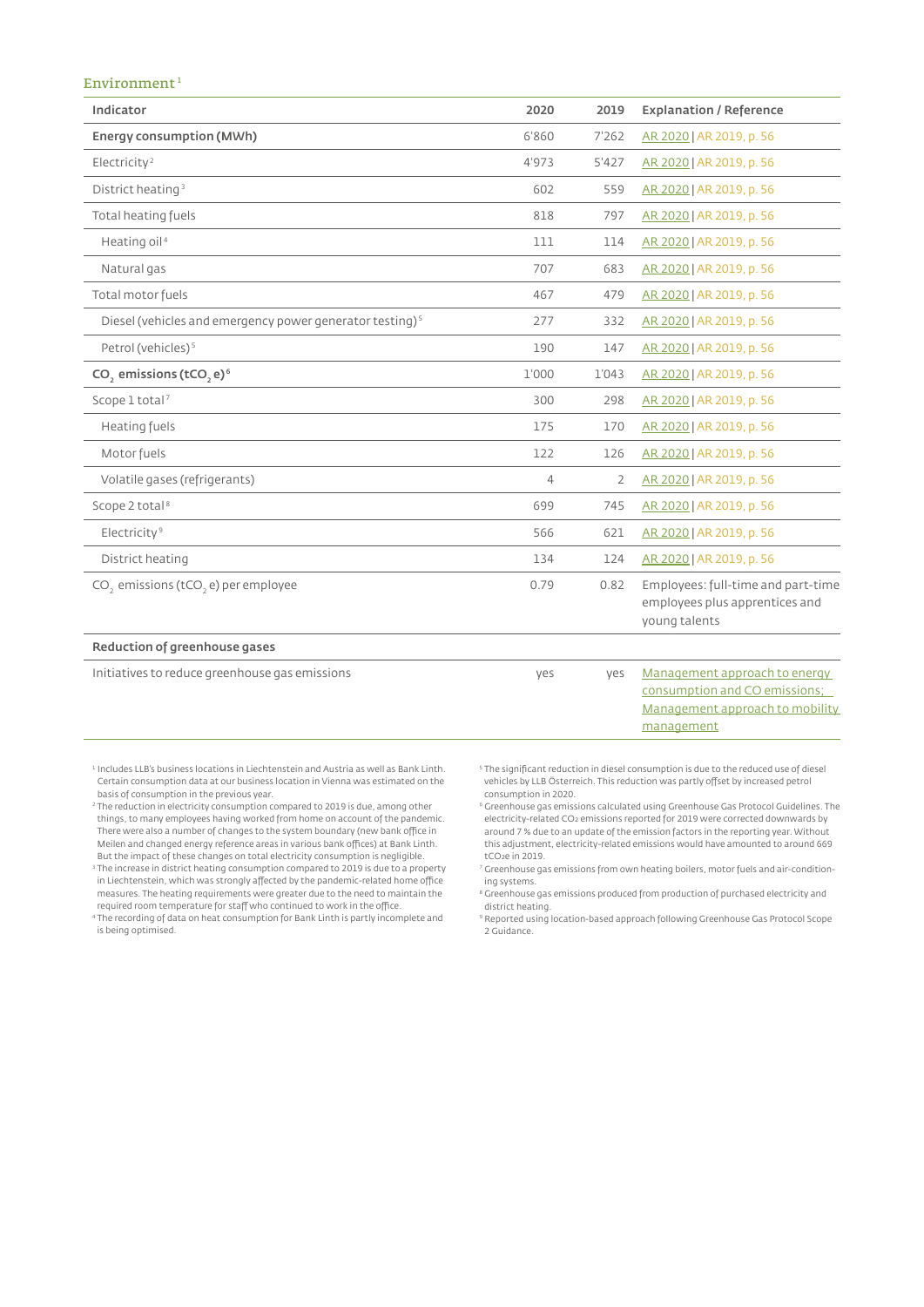|--|--|--|

| Indicator                                                                                                                                                     | 2020           | 2019     | <b>Explanation / Reference</b>                                                                                                       |
|---------------------------------------------------------------------------------------------------------------------------------------------------------------|----------------|----------|--------------------------------------------------------------------------------------------------------------------------------------|
| <b>Employees</b>                                                                                                                                              |                |          |                                                                                                                                      |
| Number of employees (full-time equivalents)                                                                                                                   | 1'064          | 1'077    | AR 2020   AR 2019, p. 62                                                                                                             |
| Full-time employees                                                                                                                                           | 918            | 930      | AR 2020   AR 2019, p. 62                                                                                                             |
| Part-time employees                                                                                                                                           | 307            | 304      | AR 2020   AR 2019, p. 62                                                                                                             |
| Apprentices                                                                                                                                                   | 30             | 34       | AR 2020   AR 2019, p. 62                                                                                                             |
| Young talents                                                                                                                                                 | 10             | $\circ$  | Working postgraduate students,<br>postgraduate trainees and direct<br>graduate entrants (all temporary);<br>AR 2020   AR 2019, p. 62 |
| <b>Recruitment and retention</b>                                                                                                                              |                |          |                                                                                                                                      |
| Turnover rate (%)                                                                                                                                             | 11             | 12       | AR 2018, P. 69   AR 2017, P. 61                                                                                                      |
| Target turnover rate (%)                                                                                                                                      | $6 - 14$       | $6 - 14$ |                                                                                                                                      |
| Average length of service (years)                                                                                                                             | $\circ$        | $\circ$  | AR 2018, P. 69   AR 2017, P. 61                                                                                                      |
| Average age (years)                                                                                                                                           | 41             | 41       | AR 2018, P. 69   AR 2017, P. 61                                                                                                      |
| Employer branding strategy                                                                                                                                    | yes            | yes      |                                                                                                                                      |
| Proportion of management positions filled with internal candidates (%)                                                                                        | 63             | 59       |                                                                                                                                      |
| <b>Employee satisfaction</b>                                                                                                                                  |                |          |                                                                                                                                      |
| Employee satisfaction review                                                                                                                                  | yes            | no       | The review is undertaken every<br>two years.<br>AR 2020                                                                              |
| Diversity and equal opportunity                                                                                                                               |                |          |                                                                                                                                      |
| Number of nations                                                                                                                                             | 36             | 38       | AR 2020   AR 2019, p. 62                                                                                                             |
| Proportion of women in the company (%)                                                                                                                        | 43             | 42       | AR 2020   AR 2019, p. 62                                                                                                             |
| Proportion of women in management (%)                                                                                                                         | 17             | 15       | AR 2020   AR 2019, p. 60                                                                                                             |
| Proportion of women in senior management (%)                                                                                                                  | $\overline{4}$ | 4        | AR 2020   AR 2019, p. 60                                                                                                             |
| Proportion of women in executive management (%)                                                                                                               | 17             | 17       | AR 2020   AR 2019, p. 60                                                                                                             |
| Proportion of women on the Board of Directors (%)                                                                                                             | 33             | 29       | AR 2020   AR 2019, p. 60                                                                                                             |
| Equal opportunities policy                                                                                                                                    | no             | no       | Management approach to diversity<br>and equal opportunity                                                                            |
| Equal pay guidelines                                                                                                                                          | yes            | yes      | AR 2020   AR 2019, p. 58                                                                                                             |
| Day nursery                                                                                                                                                   | yes            | yes      | Management approach to diversity<br>and equal opportunity                                                                            |
| Training and professional education                                                                                                                           |                |          |                                                                                                                                      |
| Training costs (CHF thousands)                                                                                                                                | 1'300          | 1'655    | AR 2020   AR 2019, p. 62                                                                                                             |
| SAQ-certification costs (CHF thousands)                                                                                                                       | 176            | 318      | AR 2020   AR 2019, p. 62                                                                                                             |
| Number of SAQ-certified employees (at year-end)                                                                                                               | 202            | 163      | AR 2020   AR 2019, p. 61                                                                                                             |
| Proportion of SAQ-certified employees with client<br>contact (at year-end) (%)                                                                                | 80             | 58       | AR 2020   AR 2019, p. 61                                                                                                             |
| Proportion of employees with client contact and who<br>have completed sustainability training                                                                 | 323            |          | AR 2020   AR 2019, p. 61                                                                                                             |
| Proportion of newly recruited employees who<br>graduated from a university or university of applied<br>sciences or completed higher professional training (%) | 61             | 65       | AR 2020   AR 2019, p. 61                                                                                                             |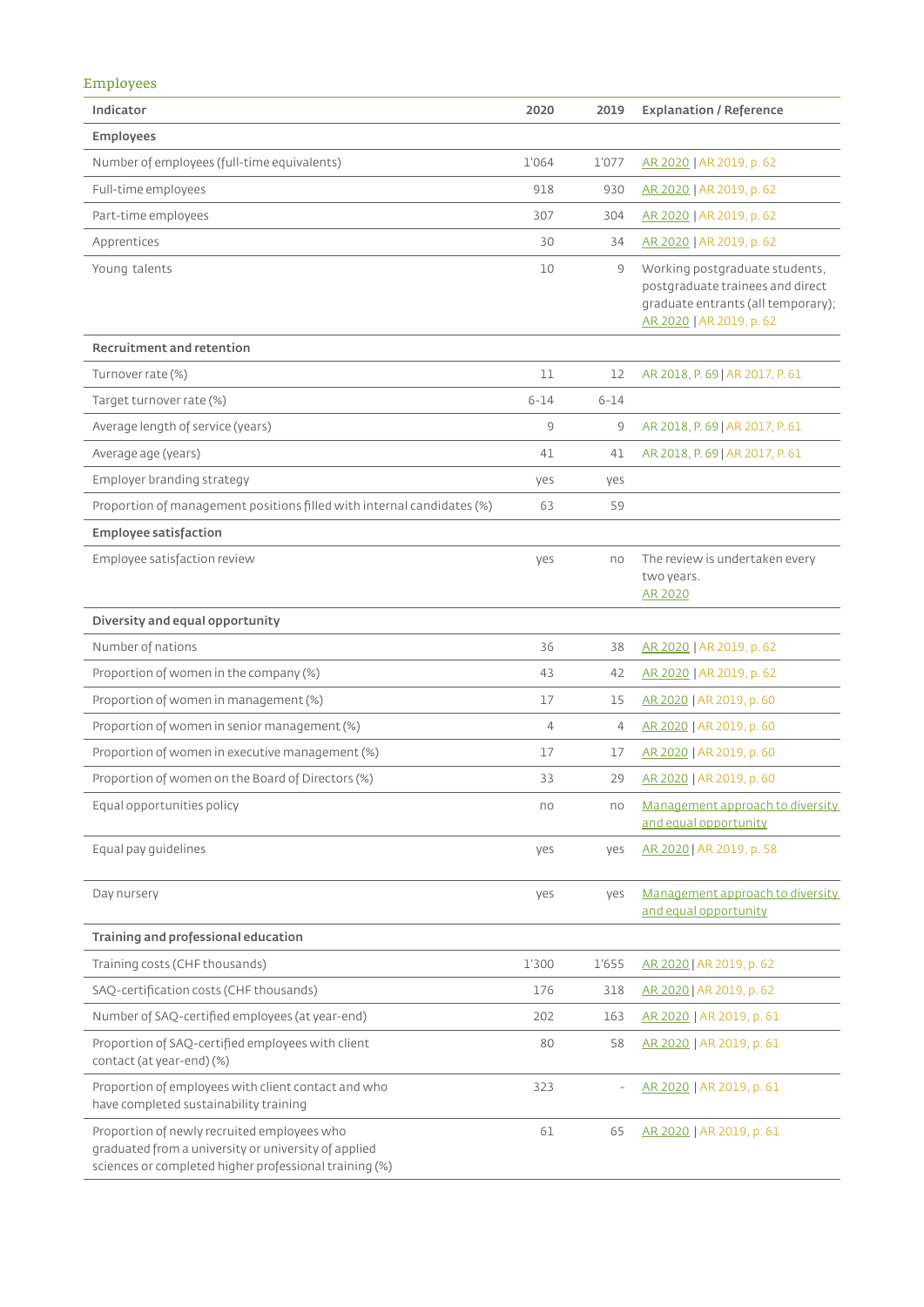| Function-specific professional education programmes                                         | yes | yes | Management approach to<br>high-performing and committed<br>employees |
|---------------------------------------------------------------------------------------------|-----|-----|----------------------------------------------------------------------|
| Graduates and postgraduates / Trainee programme                                             | ves | yes | Management approach to<br>high-performing and committed<br>employees |
| Formal talent pipeline strategy                                                             | ves | ves | Management approach to<br>high-performing and committed<br>employees |
| Leadership training                                                                         | ves | yes | Management approach to<br>high-performing and committed<br>employees |
| Proportion of employees who receive regular performance appraisals /<br>career planning (%) | 100 | 100 | Management approach to<br>high-performing and committed<br>employees |
| Proportion of employees in "Potential Pools" (%)                                            | 10  | 7   | AR 2020   AR 2019, p. 61                                             |
| <b>Health and safety</b>                                                                    |     |     |                                                                      |
| Absenteeism rate (%)                                                                        | 1.5 | 2   | AR 2020   AR 2019, p. 59                                             |
| Cases of accident and illness                                                               | 133 | 149 | AR 2020   AR 2019, p. 59                                             |
| Sabbaticals                                                                                 | 49  | 34  | AR 2020   AR 2019, p. 59                                             |
| <b>Pension foundation</b>                                                                   |     |     |                                                                      |
| Personnel pension foundation                                                                | ves | ves | AR 2020   AR 2019, p. 62                                             |

## **Permanent employees by employment type \* Employees by nationality**



*ΒΒΖ*

*ΐΗΒ*

Male

 $^\circ$  Including permanent and temporary employees (apprentices and trainees)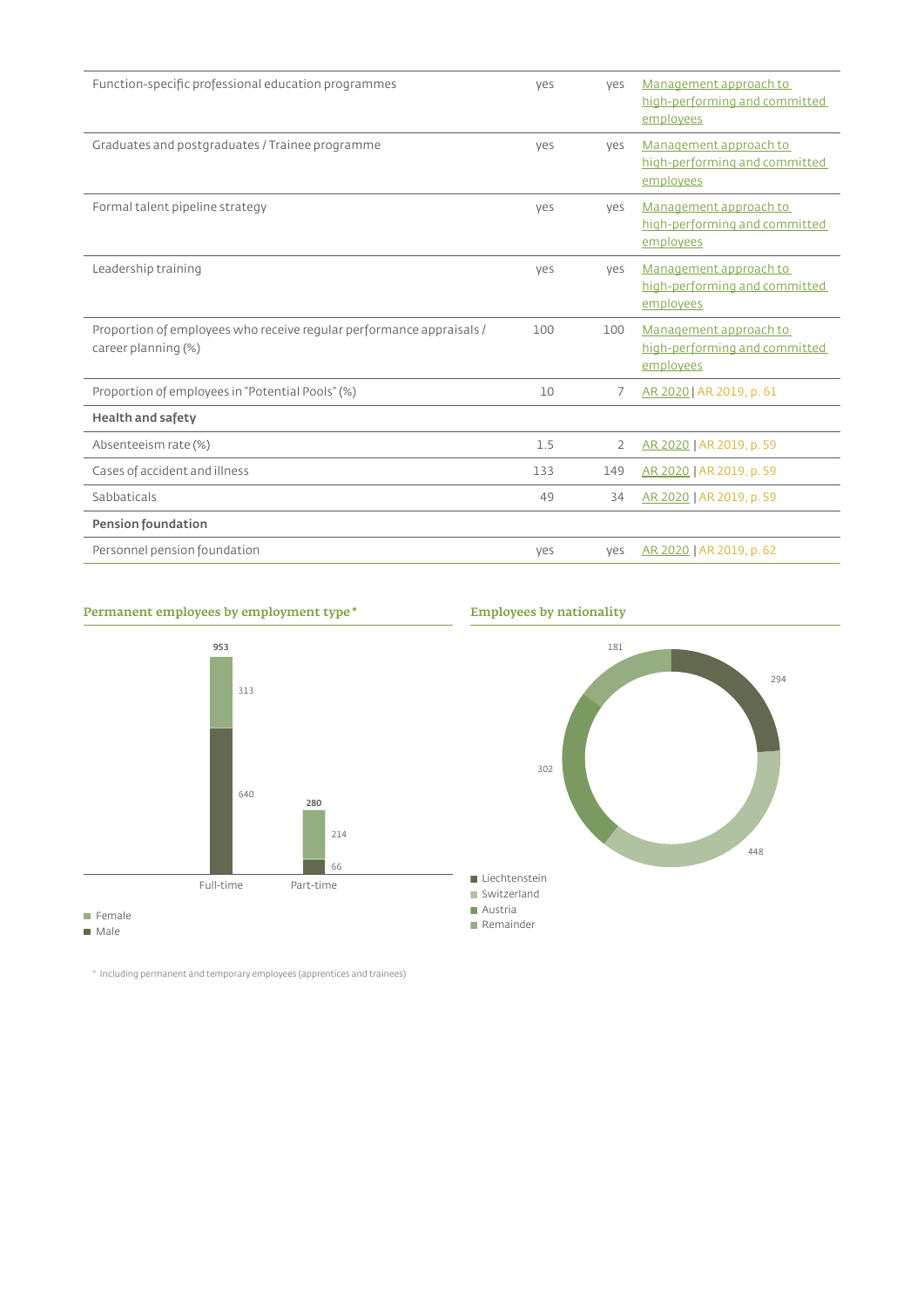







\* Board of Directors without Bank Linth and LLB Swiss Investment AG \* Board of Directors without Bank Linth and LLB Swiss Investment AG

vars old  $\blacksquare$  30-50 years old

## Society

| Indicator                                                                                           | 2018 | 2017 | <b>Explanation / Reference</b>                                                          |
|-----------------------------------------------------------------------------------------------------|------|------|-----------------------------------------------------------------------------------------|
| Social commitment                                                                                   |      |      |                                                                                         |
| Company has a charitable foundation                                                                 | ves  | ves  | Future Foundation of Liechtenstei-<br>nische Landesbank AG;<br>AR 2020   AR 2019, p. 54 |
| Expenses for sponsoring and donations (CHF thousands)                                               | 827  | 908  | 2020: incl. Bank Linth and<br>LLB Österreich<br>AR 2020   AR 2019, p. 53                |
| Corruption and money laundering                                                                     |      |      |                                                                                         |
| Anti-money laundering quidelines / Due diligence process for the<br>acceptance of customer deposits | yes  | yes  | Management approach to<br>prevention of financial crime                                 |
| Suspicious transactions reporting quidelines                                                        | ves  | ves  | Set down in the internal directive<br>«Due diligence in financial<br>transactions».     |
| Anti-money laundering and terrorist financing training for staff                                    | yes  | yes  | Management approach to<br>prevention of financial crime                                 |
| Whistleblowing policy                                                                               | yes  | yes  | Management approach to<br>prevention of financial crime                                 |
| Anti-corruption and ethics training                                                                 | yes  | yes  | Management approach to<br>prevention of financial crime                                 |
| Compliance                                                                                          |      |      |                                                                                         |
| Rules of conduct / Code of Conduct                                                                  | yes  | yes  | Management approach to<br>compliance                                                    |
| Tax compliance strategy                                                                             | yes  | yes  | AR 2020   AR 2019, p. 41                                                                |
| Tax fraud prevention training for staff                                                             | yes  | yes  | Set down in the internal directive<br>«Due diligence in financial<br>transactions».     |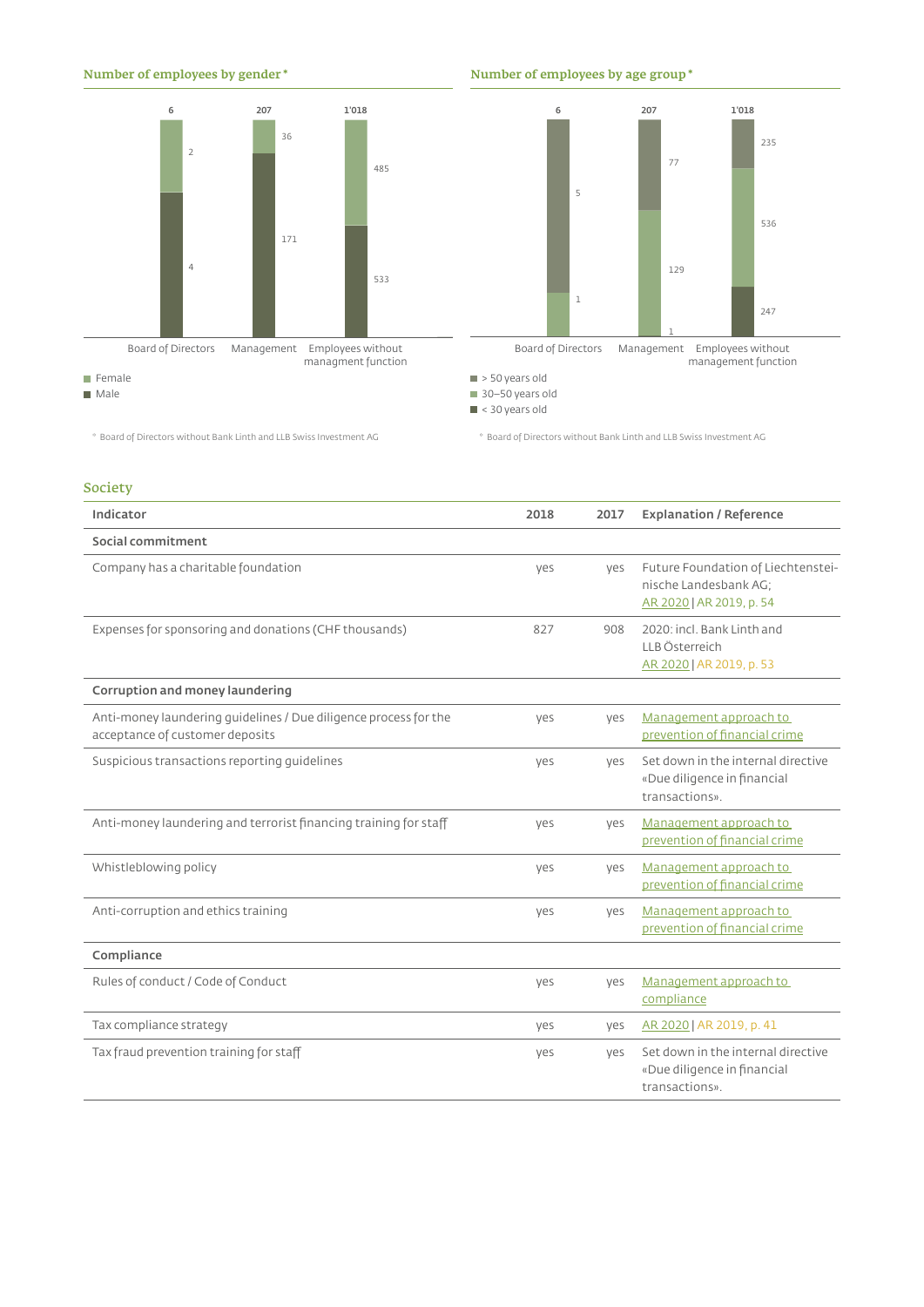| Data protection and data security                                                               |      |                           |                                                                                                                                                                                                   |
|-------------------------------------------------------------------------------------------------|------|---------------------------|---------------------------------------------------------------------------------------------------------------------------------------------------------------------------------------------------|
| Data protection directive                                                                       | yes  | yes                       | AR 2020   AR 2019, p. 42<br>Management approach to<br>digitalisation and data protection                                                                                                          |
| Company collects data about its clients and / or other individuals                              | yes  | yes                       | In Group directive «Data protection<br>directive».                                                                                                                                                |
| Company receives personal data from third parties                                               | yes  | yes                       | In Group directive «Data protection<br>directive».                                                                                                                                                |
| Company rents, sells or provides personal (non-aggregated) informa-<br>tion to external parties | no   | no                        |                                                                                                                                                                                                   |
| Company allows clients to erase all of their personal data                                      | yes  | yes                       | In Group directive «Data protection<br>directive».                                                                                                                                                |
| Client and investor protection                                                                  |      |                           |                                                                                                                                                                                                   |
| Precise client and product analyses                                                             | yes  | yes                       | AR 2020   AR 2019, p. 43                                                                                                                                                                          |
| Violations of client privacy                                                                    | no   | no                        | AR 2020   AR 2019, p. 42                                                                                                                                                                          |
| Disclosure of compensation and commission                                                       | yes  | yes                       | AR 2020   AR 2019, p. 43                                                                                                                                                                          |
| Deposit quarantee and investor compensation foundation                                          | yes  | yes                       | AR 2020   AR 2019, p. 52                                                                                                                                                                          |
|                                                                                                 |      |                           |                                                                                                                                                                                                   |
| Asset management                                                                                |      |                           |                                                                                                                                                                                                   |
| Indicator                                                                                       | 2020 | 2019                      | <b>Explanation / Reference</b>                                                                                                                                                                    |
| Exclusion criteria for investment decisions                                                     | yes  | yes                       | AR 2020   AR 2019, p. 52                                                                                                                                                                          |
| Products screened according to ESG criteria                                                     | yes  | yes                       | AR 2020   AR 2019, p. 52                                                                                                                                                                          |
| Sustainable credit products                                                                     | yes  | yes                       | Environmental mortgage<br>AR 2020   AR 2019, p. 53                                                                                                                                                |
| ESG integration in asset management                                                             | yes  | under<br>develop-<br>ment | AR 2020   AR 2019, p. 52                                                                                                                                                                          |
| Number of sustainability-oriented products                                                      | 20   | XX                        | <b>AR 2020</b>                                                                                                                                                                                    |
| Member of the Principles for Responsible Investment (UNPRI)                                     | yes  | no                        | <b>AR 2020</b>                                                                                                                                                                                    |
| Governance                                                                                      |      |                           |                                                                                                                                                                                                   |
| Indicator                                                                                       | 2020 | 2019                      | <b>Explanation / Reference</b>                                                                                                                                                                    |
| <b>Board of Directors</b>                                                                       |      |                           |                                                                                                                                                                                                   |
| Number of members on the Board of Directors                                                     | 6    | 7                         | AR 2020   AR 2019, p. 71                                                                                                                                                                          |
| Independence of the members of the Board of Directors                                           | all  | all                       | AR 2020   AR 2019, p. 71                                                                                                                                                                          |
| Independence of the Chairman of the Board of Directors                                          | yes  | yes                       | AR 2020   AR 2019, p. 71                                                                                                                                                                          |
| CEO duality                                                                                     | no   | no                        | AR 2020   AR 2019, p. 71                                                                                                                                                                          |
| Former CEO on the Board of Directors                                                            | no   | no                        | AR 2020   AR 2019, p. 71                                                                                                                                                                          |
| Ownership                                                                                       |      |                           |                                                                                                                                                                                                   |
| Majority shareholder                                                                            | yes  | yes                       | The Law on the Liechtensteinische<br>Landesbank states that - in terms<br>of capital and voting rights - the<br>Principality of Liechtenstein must<br>hold at least 51 per cent of the<br>shares. |
| Proportion of voting rights held by the largest shareholder (%)                                 | 57.5 | 57.5                      | AR 2020   AR 2019, p. 69                                                                                                                                                                          |